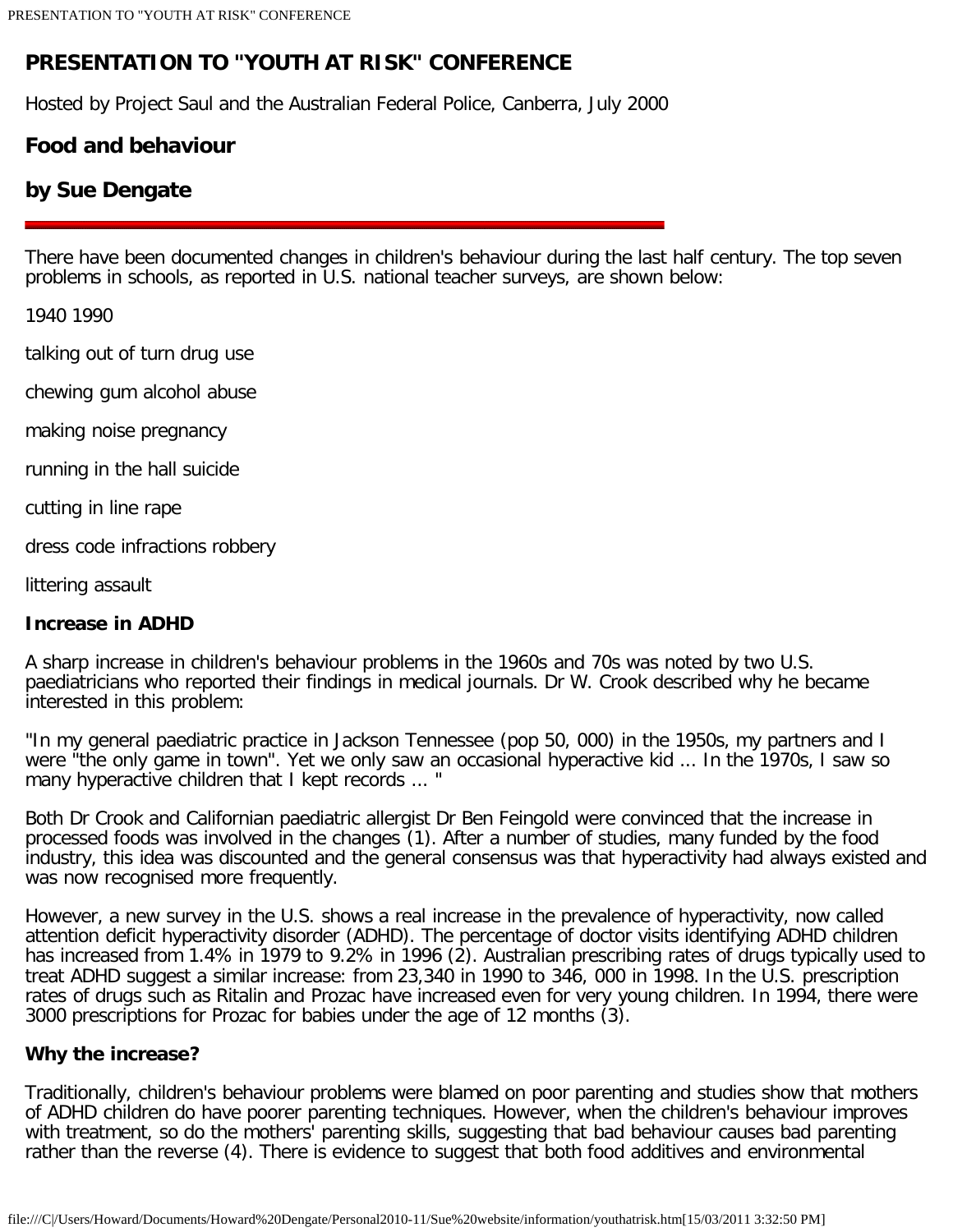PRESENTATION TO "YOUTH AT RISK" CONFERENCE

chemicals may be sources of childhood behaviour disorders (5,6,7,8,9).

Food additives have been used in increasing quantities in our food supply since the 1960s. Irritability, restlessness, inattention and sleep disturbance rather than hyperactivity were the main effects of food additives found by researchers in a Melbourne study (10). Children aged 2 to 6 exhibited constant crying, tantrums, irritability, restlessness and severe sleep disturbance when affected by food colouring. They were described by their parents as disruptive, distracted and excited, high as a kite and out of control. Their parents were exhausted through lack of sleep and the constant demands of their children, who were unable to be comforted or controlled. Children aged 7-14 were irritable, aimlessly active, lacking self-control, whiney and unhappy, "like a bear with a sore head".

## **Oppositional defiance**

Given that irritability is the main behavioural effect of food additives, it is interesting to look at a relatively new condition called Oppositional Defiant Disorder (11) of which irritability is the core feature. Children with ODD like to say no even when it is counter to their best interests. Other features include

losing temper

arguing with adults

refusing adult requests or defying rules

deliberately annoying other people

blaming others for his or her own mistakes

touchy or easily annoyed

angry and resentful

ODD can progress to Conduct Disorder which is essentially a failure to respect the rights of others, from vandalism to robbery to assault, and generally results in breaking the law.

Medications for ADHD do not work with ODD. The approach recommended by psychiatrists is to stay calm, to avoid conflict and confrontation, to avoid backing these children into a corner and to emphasise positivity and reward, but it is acknowledged that this approach has limited success (12).

Symptoms of ODD respond well to dietary management and this is demonstrated in a BBC video, which shows remarkable improvements in a group of young offenders filmed before and after a trial of diet (13). Superintendent Peter Bennett of the West Yorkshire police organised a study with nine children aged 7-16 with persistent anti-social, disruptive and/or criminal behaviours. They were chronic offenders, with an average arrest rate of more than once a month. All were hyperactive. Their offences included violence, criminal damage, theft, arson, and solvent/alcohol abuse. The children remained at home in the care of their parents while following a restricted diet. The health and behaviour of all nine children improved. After two years, two of the subjects had abandoned the diet, re-offended and been placed in care. Two had reoffended at much reduced frequency and violence. Five of the nine subjects had not re-offended. Researchers concluded, "the [dietary] approach appears to work within an ethical, efficient, effective, economical and preventative paradigm without harm" (14).

#### **Diet, health and behaviour**

Pursuing the link between diet, health and criminal behaviour, Superintendent Peter Bennett compared two samples of 100 chronic offenders and 100 non-offenders. Of the chronic offenders, 75% had health problems often associated with food intolerance, which is much higher than the rate for non-offenders (15).

Symptoms of food intolerance (16) include: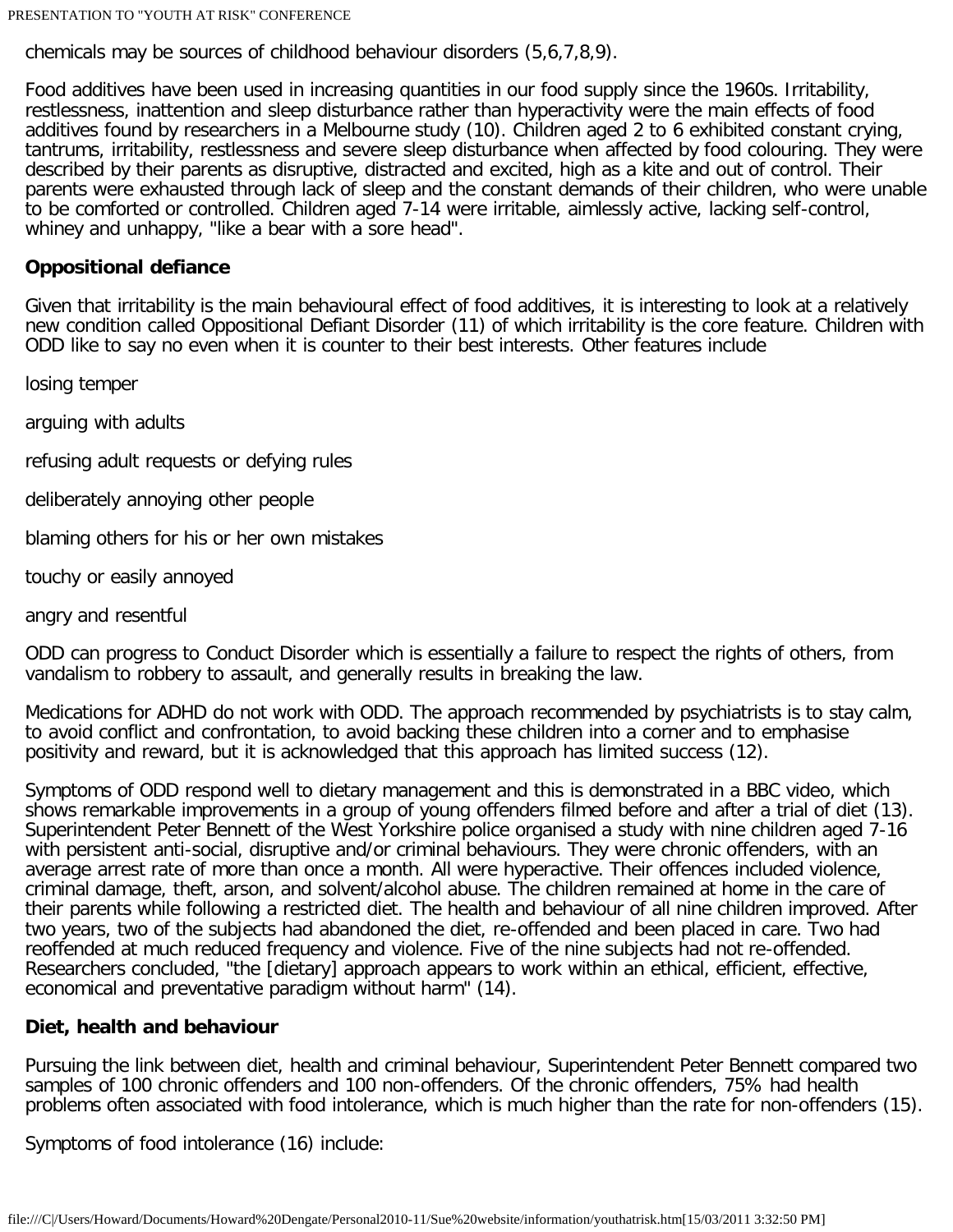eczema, itchy skin rashes

asthma, stuffy or runny nose, frequent ear infections

stomach ache, irritable bowel symptoms, reflux, colic, 'sneaky poos'

headaches, migraine, lethargy, impairment of memory and concentration, anxiety, panic attacks, depression, restless legs, sleep disturbance, irritability, restlessness, hyperactivity.

#### **How many are affected?**

In 1974, Californian paediatrician Dr Ben Feingold proposed that children's behaviour and learning ability is affected by food additives and natural food chemicals called salicylates (1). Studies in the seventies examining the Feingold hypothesis concluded that only about 5 per cent of hyperactive children were affected. Later studies suggest that Dr Feingold's diet failed to remove sufficient harmful food chemicals. Since the 1980s, a number of studies which have eliminated more foods have achieved success with between 50 to 100 per cent of ADHD children (14, 17, 18, 19, 20, 21). A study in 1993 measured immunological responses in more than 1000 ADHD children and found less than 5 per cent affected (22) but reactions to food additives are not true immunologically mediated allergic responses so this study has no relevance to the incidence of food intolerance. Food additive reactions are difficult to identify because they are related to dose, cumulative and often occur the next day or later. The only way to detect reactions to food additives is through an elimination diet followed by systematic reintroduction.

In Australia the Simplified Elimination Diet from Royal Prince Alfred Hospital (RPAH) is widely used. In a trial of the RPAH diet with 140 hyperactive children, one third improved substantially, one third improved significantly and, of the other third, some improved but their parents reported that the diet was 'not worth the effort' (19,23).

#### **Which foods?**

Originally developed for symptoms of food intolerance such as urticaria and migraine, this diet avoids 50 additives (see below) as well as naturally occurring salicylates (eg. in tomatoes and citrus), amines (eg. in cheese and chocolate) and glutamates (eg. in Vegemite and soy sauce). Dairy foods and wheat are also avoided in the most severe cases.

#### **Food additives to be avoided**

#### **Colours**

102, 107, 110, 122, 123, 124, 127, 128, 129, 133, 142, 151, 155

160(b) annatto natural colour

#### **Preservatives**

200-203 Sorbic acids

210-213 Benzoic acids

220-228 Sulphites

249-252 Nitrates & nitrites

280-283 Propionic acids

310-321 Antioxidants

#### **Flavour enhancers**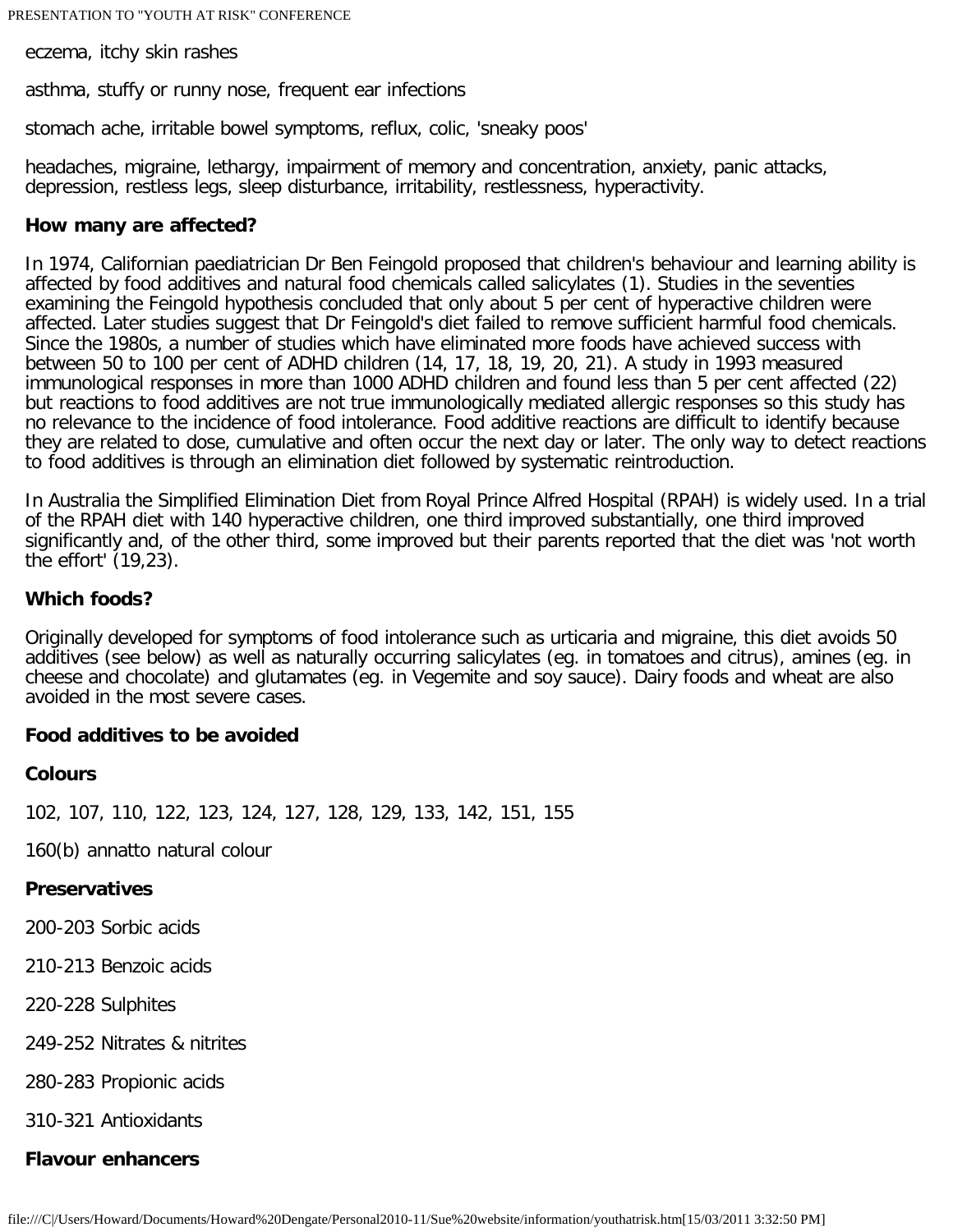620-635, HVP

## **Artificial flavours** unregulated

## **Salicylates**

These little chemicals are difficult to understand because they occur in 'healthy' foods like fruit, vegetables, herbs, spices, nuts and seeds. All plants produce toxic chemicals to protect themselves, and some humans can be affected by these chemicals. The most common of these chemicals are salicylates, of which aspirin is the best-known. The side effects of aspirin have been recognised for nearly a century, but it is less understood that salicylates in our foods can amount to nearly an aspirin tablet a day. This is more than enough to affect the most food-sensitive people (24). The majority of people who are sensitive to salicylates are unaware of their sensitivity because they eat salicylates many times a day every day and usually react also to some food additives (23).

#### **Sugar not the problem**

Although sugar is often blamed for children's behaviour, extensive research has failed to find any connection. A possible reason for improvements observed on sugar free diets is the simultaneous removal of processed food including many additives and concentrated natural chemicals in foods like jam and chocolate. One large and expensive study in the USA found no difference in children's behaviour and learning on disguised diets sweetened with sugar, aspartame or saccharin. However, the children generally improved on all the experimental diets, which were additive free (25).

## **Diet modification in the community**

The prevailing opinion of the medical profession and the food industry is that so few children are affected by food additives that removing additives from children's diets isn't worth the effort. Yet, where dietary modifications have been carried out in the community, the results speak for themselves.

#### **School tuckshop in the UK**

In 1996, additive-containing snack foods were banned at school tuckshop of Wolney Junior School in South London and fruit was introduced instead. All the teachers noticed a difference in behaviour and concentration. Within two years, the success rate for 11 year olds in stage two English almost tripled, from 23% of pupils achieving expected results in 1996 to 64% in 1998. The school was listed as one of the most improved in the country (26).

## **School lunches in the USA**

The introduction of a low additive, low sugar policy in breakfasts and lunches supplied by 803 New York City schools over 4 years was followed by a nearly 16% increase in mean academic ranking compared to the rest of the nation's schools, who used the same standardised tests. There was a significant decline in learning disabled children, from 12% to 5%. The percentage of students who ate school breakfasts and lunches in each school was positively correlated with the school's rate of gain (27).

## **Detention Centres in the USA**

Similarly, a series of diet studies in U.S. juvenile correction facilities involving more than 8000 juveniles showed that improvements in approximately 20% of the youths were responsible for a 47% institution-wide decline in antisocial behaviour. As in Superintendent Bennett's study, researcher Dr Stephen Schoenthaler noted that improvements continued for months. He concluded, "this diet policy, for unknown reasons, played a major role in reducing the antisocial behaviour ... the improvements resulted in a long-term reduction in institution-wide behaviour problems at no cost and apparent risk to anyone. Dietary intervention is clearly a cost-effective approach to reducing institutionalised behaviour problems" (28).

## **Conclusion**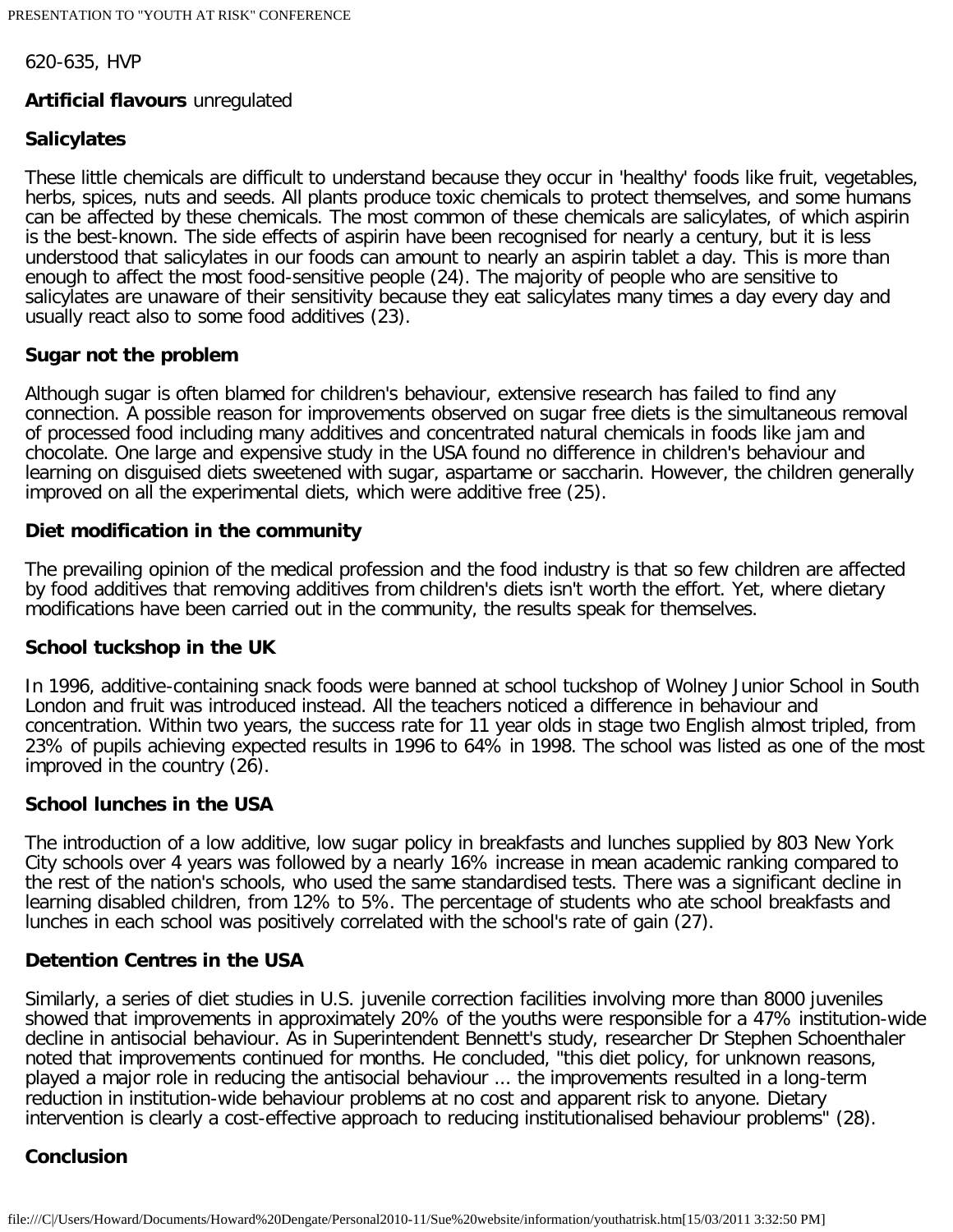Increasing evidence from both small carefully controlled scientific studies and open trials in the community suggests that there are significant benefits in behaviour, health and learning to be gained from dietary modification. The following recommendations can be cheap, workable and beneficial:

## **1) A trial of the RPAH diet should be offered routinely for young children with behaviour problems**

**2) Schools and other institutions which care for children should promote an additive-free policy.**

## **References**

1. Feingold BF. Hyperkinesis and learning disabilities linked to artificial food flavours and colours. American Journal of Nursing, 1975;75:797-803.

2. Kelleher KJ and others. Increasing identification of psychological problems 1979-1996. Pediatrics, 2000, 5(6);1313-22.

3. Zito JM and others. Trends in the Prescribing of Psychotropic Medications to Preschoolers. Journal of the American Medical Association, 2000, 283, 8;1025-1030.

4. Barkley RA and Cunningham CE. The effects of methylphenidate on the mother-child interaction of hyperactive children. Archives of General Psychiatry, 1979, 36, 201-208.

5. Weiss B. Food additives and environmental chemicals as sources of childhood behaviour disorders. Journal of the American Academy of Child Psychiatry, 1982, 21:144-152.

6. Needleman HL and others The long-term effects of exposure to low doses of lead in childhood: an 11 year follow-up report. New England Journal of Medicine, 1990, 322:83-8.

7. Jacobson JL and others. Effects of in utero exposure to polychlorinated biphenyls and related contaminants on cognitive functioning in young children. Journal of Pediatrics, (1990), 116:38-48.

8. Feldman RG and others. Neurotoxic effects of trichloroethylene in drinking water. In 'The vulnerable brain and environmental risks, vol3, Toxins in air and water', ed RL Isaacson and LK Jensen, Plenum Press, NY 1994, 48.

9. Report on leaked EPA document concerning dioxin toxicity, New Scientist, vol 166, issue 2240, p19.

10. Rowe KS and Rowe KL. Synthetic food colouring and behaviour: a dose response effect in a doubleblind, placebo-controlled, repeated-measures study. Journal of Pediatrics, 1994;125:691-8.

11. American Psychiatric Association (1994) Diagnostic and Statistical Manual of Mental Disorders, Edition 4, American Psychiatric Association, New York.

12. Rey JM. Disruptive Behaviour Disorders, Australian Doctor, 4/10/98 II-VI.

13. Little Monsters, BBC Video, Quantum, 1994.

14.Bennett CPW and others. The Shipley Project: treating food allergy to prevent criminal behaviour in community settings. Journal of Nutritional & Environmental Medicine, 1998, 8, 77-83.

15. Bennett CPW and others. The health of criminals related to behaviour, food, allergy and nutrition: a controlled study of 100 persistent young offenders, Journal of Nutritional and Environmental Medicine, 7; 359-366.